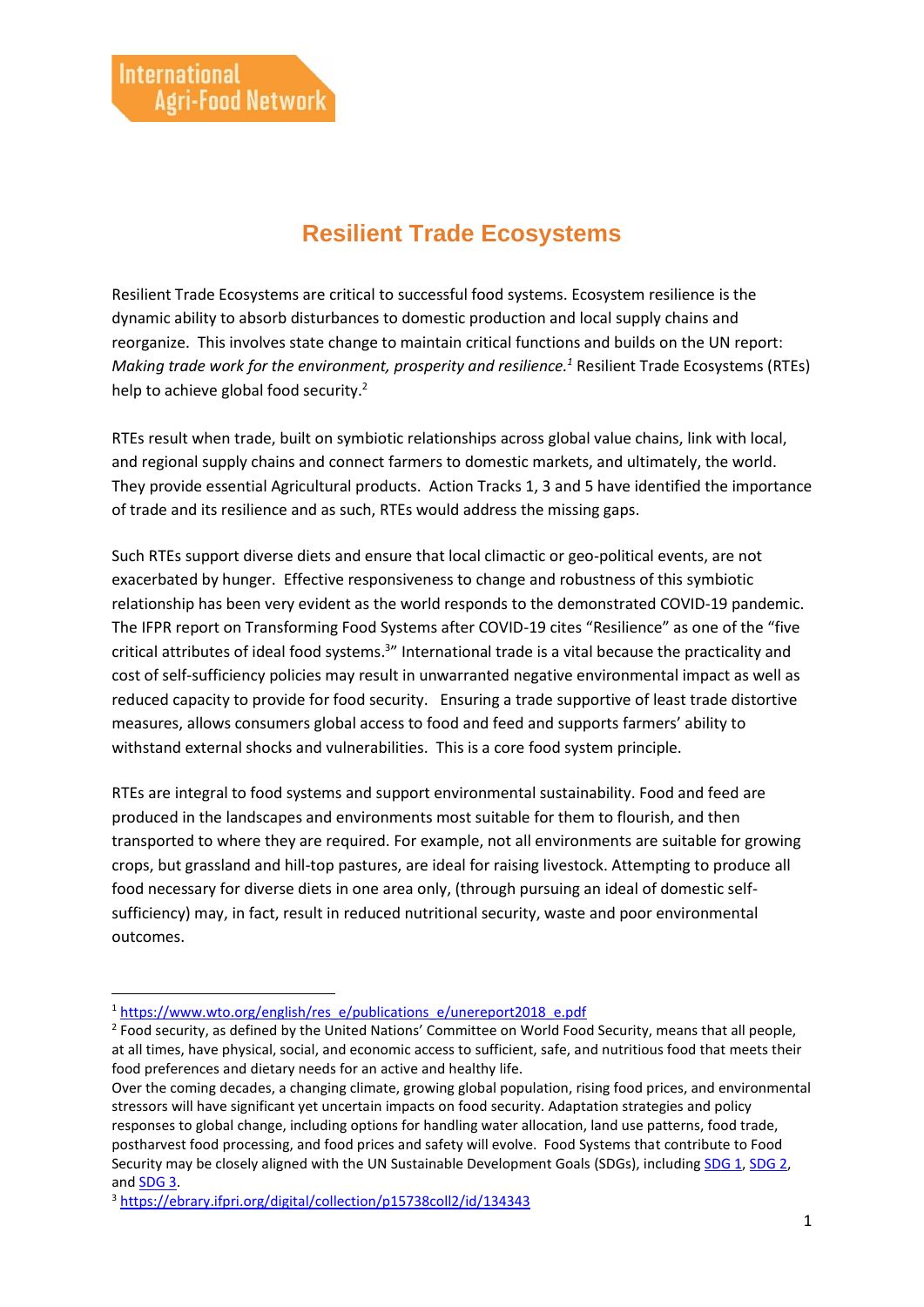How can we support and develop resilient trade ecosystems?

**Place** people first by educating and incentivising (including enhancements to welfare and mobility) workforce and leadership.

**Promote** the positive value of trade and encourage domestic policies to include and connect more domestic producers.

**Ensure** a competitive commercial environment prevails.

**Enhance** and maintain physical and cyber security.

**Provide** for International movement of labor and capital to support investment in necessary infrastructure.

**Provide** for transparency and accountability in official and commercial practice.

**Promote** a renewed commitment to lowering trade barriers and expanding the positive role of the rules-based international trading system so that all countries can actively participate in global markets. Rules-based international trade is a major contributor to food security and food safety. Commitment to the principles of non-discrimination, reciprocity, enforceability, transparency, and safety are vital to building a resilient global food system. A failure to follow International norms, risks locking least-developed nations out of global markets and violating long established global trade rules.

These principles were recently underlined in a joint statement by 16 members of the WTO Committee on Agriculture to Dr Agnes Kalibata Special Envoy to the UN Food Systems Summit and H.E Amina Mohammed, Deputy UN Secretary General (G/AG/GEB/186).<sup>4</sup> Furthermore, the AGRF Communiqué signed in 2020 also buttressed the importance of improving the African Continent's resilience through Markets and Trade which would require jumpstarting the African Free Trade Agreement from an agricultural perspective.<sup>5</sup>

**Take** practical action to reduce barriers to cross border trade, by providing tangible support to innovation by WTO recognized safety and healthy standards (i.e., CODEX, OIE, IPPC) and related efforts to facilitate trade. For example:

- a. The International Plant Protection Convention (IPPC) is deploying the IPPC ePhyto Solution to provide for a digitized management of electronic phytosanitary certificates. The IPPC ePhyto solution needs to be afforded a sustainable funding model.
- b. Greater support and resourcing for the work of Codex Alimentarius in setting international standards on Maximum Residue Levels (MRLs) to ensure that food is safe and can be traded, in facilitation of trade. Missing MRLs or unilateral action on setting Import Tolerances, disproportionately impacts small farmers, potentially cutting them off from international markets, if the crop they are growing suddenly no longer meets the importing country's requirements.
- c. Encourage countries to recognize risk assessments that have been conducted in other countries in accordance with the Codex Plant Guidelines as a means for more timely

<sup>4</sup> <https://docs.wto.org/dol2fe/Pages/SS/directdoc.aspx?filename=q:/G/AG/GEN166R1.pdf&Open=True>

<sup>5</sup> https://agrf.org/docs/AGRF%20VIRTUAL%20SUMMIT%202020%20-%20Communique%2028092020.pdf